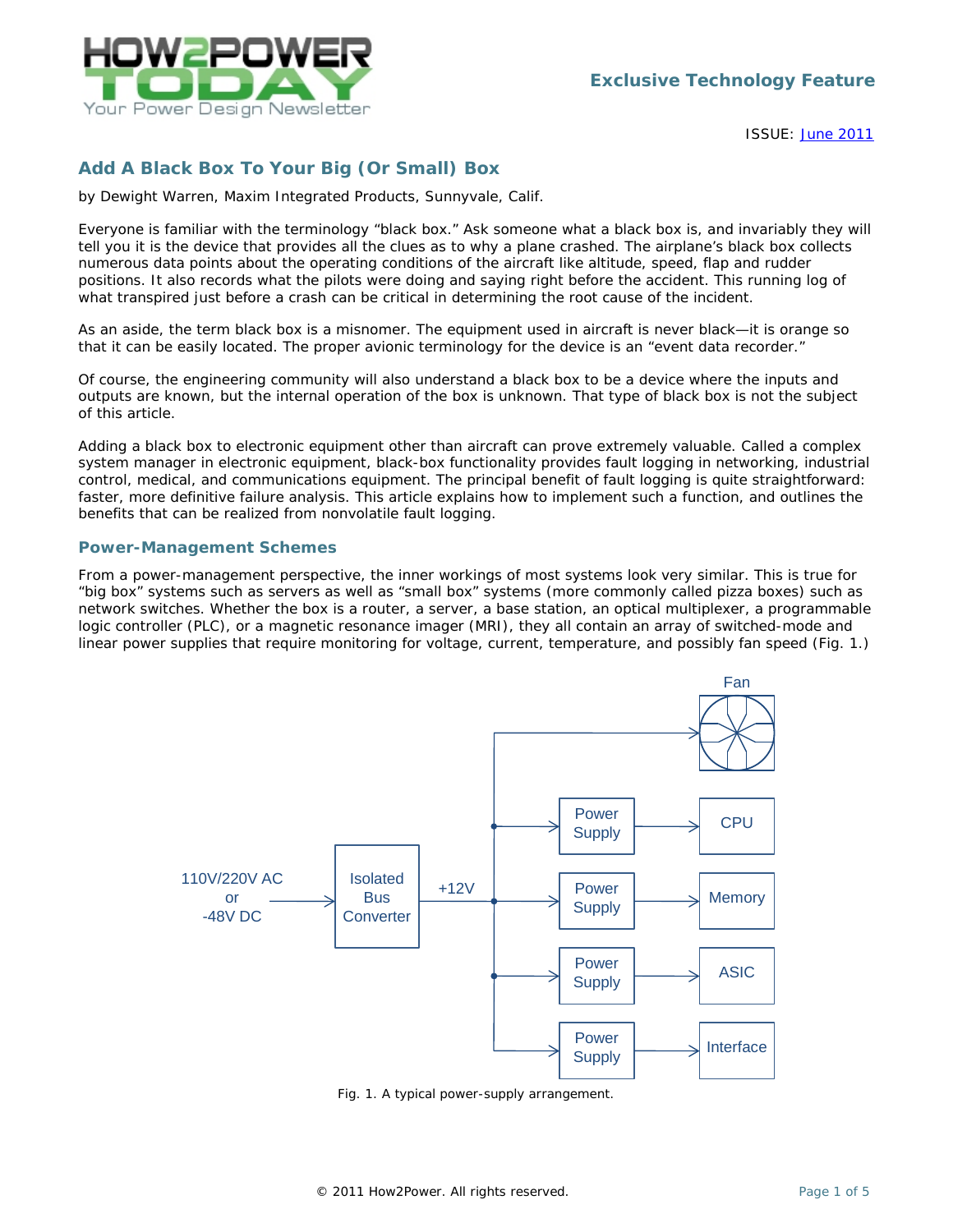

## *Nonvolatile Fault Logging*

In both large big-box systems and smaller pizza-box systems, a complex system manager's primary function is to control and monitor a number of power supplies and fans. Monitoring includes looking for system fault events such as voltages that are either too high or too low, currents that are too high, temperatures that are out of range, and fans that are not spinning at the proper speed. Checking for faults could be as simple as examining the parameter for excursion beyond a threshold. If real-time data is collected while the system operates and is stored to nonvolatile memory when a fault occurs, an event-data-recorder function can be created. Fig. 2 shows just such a system.



*Fig. 2. Functional diagram of a nonvolatile fault logging system for a number of power supplies and fans.*

In Fig. 2, the complex system manager continuously collects data on the numerous system voltages, currents, temperatures, and fan speeds. Similar to the black box in an aircraft, the most recent parametric data (for example, the last 500 ms to 1 s of data) is continuously collected on a rolling basis. Then when a fault occurs, a snapshot of the system at that time is permanently recorded.

Being able to examine the previous 500 ms to 1 s of system operation before a fault occurs is critical information for understanding what caused the fault and what the resulting effects on the system were. From examining the data, a timeline can be reconstructed and the interdependencies determined.

Ideally, the complex system manager should record multiple fault occurrences. Due to tightly coupled system interdependencies, it is likely that a fault will cause multiple system faults to occur in succession. To find the root cause of the failure, it is thus important that all of the data be captured. Moreover, a large amount of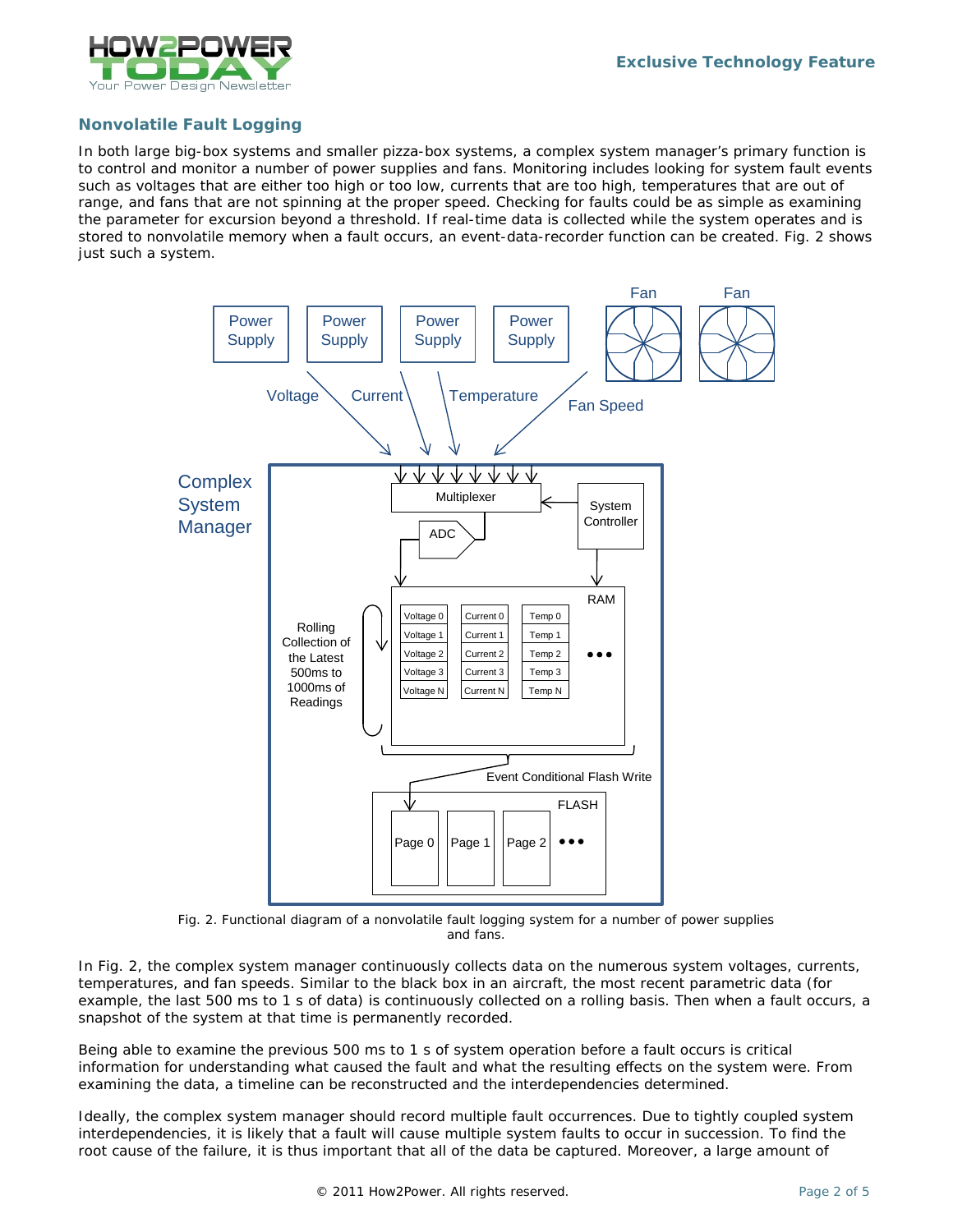

nonvolatile storage allows the system to store events that may not be deemed catastrophic but merely indicate when the system is operating outside the specified range. The storage of this data can be important for enforcing warranty compliance.

#### *An Example*

Consider the scenario shown in Fig. 3. A power supply fails (Step 1) and the fault is detected by one of the complex system managers that is constantly monitoring voltages, currents, and temperatures. The manager immediately notifies the other managers in the system so they can take action as needed (Step 2). The complex system managers then sequence off the power supplies and fans in concert as the system requires (Step 3). All of the recent data on system voltages, currents, temperatures, and fan speeds is then logged into the onboard black box in each complex system manager (Step 4). Since the data is stored in nonvolatile memory, a host can pull the data anytime in the future (even after it is returned from the field) to determine what caused the failure (Step 5).



*Fig. 3. Black-box fault logging scenario.*

### *Benefits Of Nonvolatile Fault Logging*

Nonvolatile fault logging has a number of benefits. If the equipment can track what transpired during the field failure, the failure analysis team can quickly analyze and accurately determine the root cause of the failure. This troubleshooting improves customer relationships, since the users inevitably want to know quickly why the equipment failed. Also, the quicker a manufacturer can realize a potential liability, the quicker they can rectify the issue and save the costs of potential future failures. Once again, this keeps customers satisfied and improves the overall reliability of their equipment.

Nonvolatile fault logging can also be used to determine if the customer was using the equipment outside the specified operating range, an action that can violate the product warranty. Over time, the collection of field failure data can improve future product reliability by identifying poor suppliers or weak design practices.

### *Complex System Managers*

Maxim Integrated Products offers a number of complex system managers that include extensive nonvolatile fault logging for both big-box systems and pizza-box designs. See Figs. 4 and 5.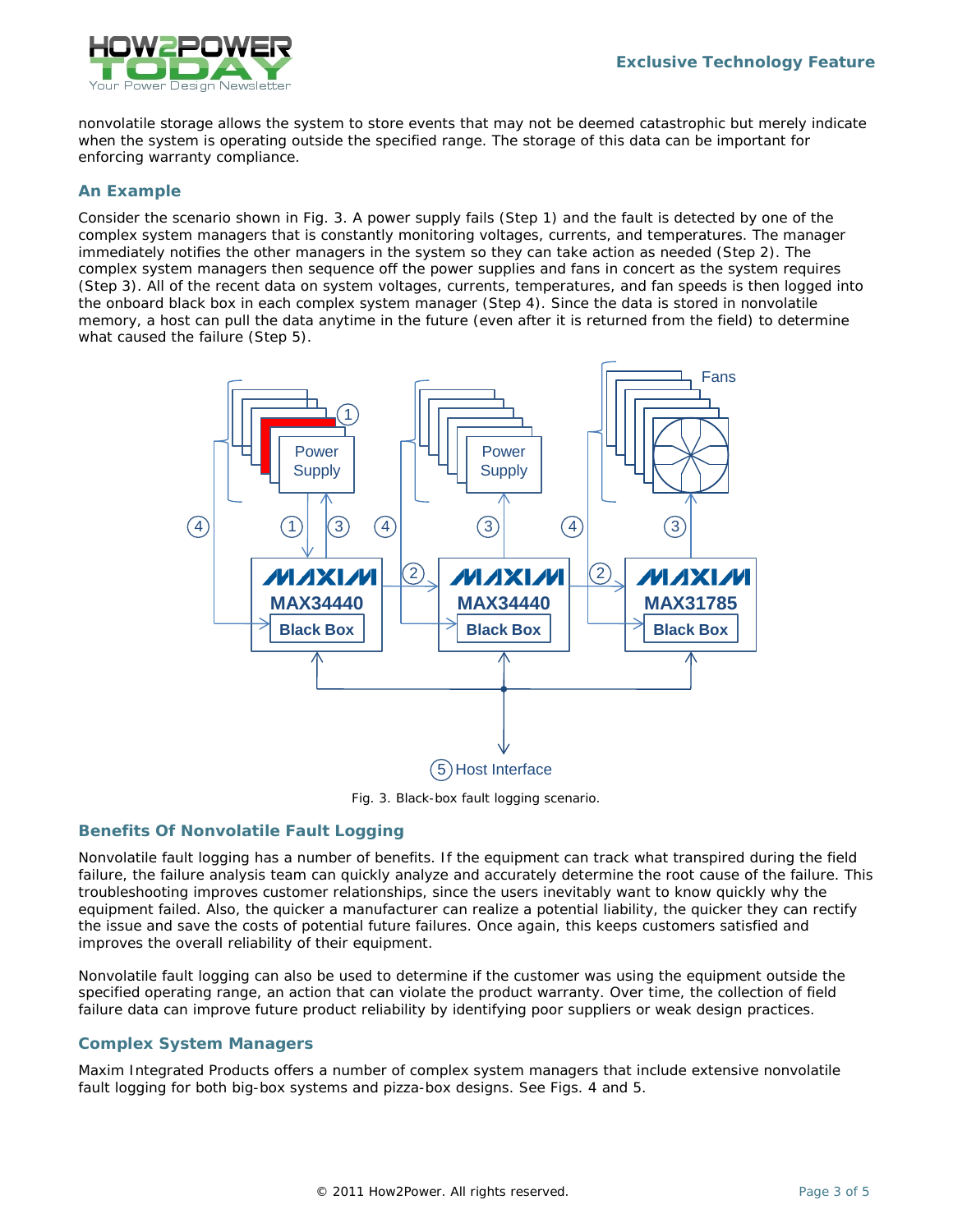

The MAX34440 controls and monitors up to six power supplies (Fig. 4). It provides power-supply sequencing, margining, and monitoring for voltage, current and temperature faults. Multiple MAX34440 devices can be paralleled to handle all of the power supplies that exist in a system. The MAX31785 controls and monitors up to six fans. Like the MAX34440, multiple MAX31785 devices can be used to support as many fans as required.



*Fig. 4. A big-box system design uses the MAX34440 and MAX31785 to control and monitor power supplies and fans.*

Maxim also offers complex system managers that support smaller pizza-box designs like network switches. The MAX34441 supports up to five power supplies plus a fan (Fig. 5). To maximize design flexibility, multiple MAX34441 devices can be paralleled or used in conjunction with multiple MAX34440 and MAX31785 devices.



*Fig. 5. A pizza-box system design using the MAX34441.*